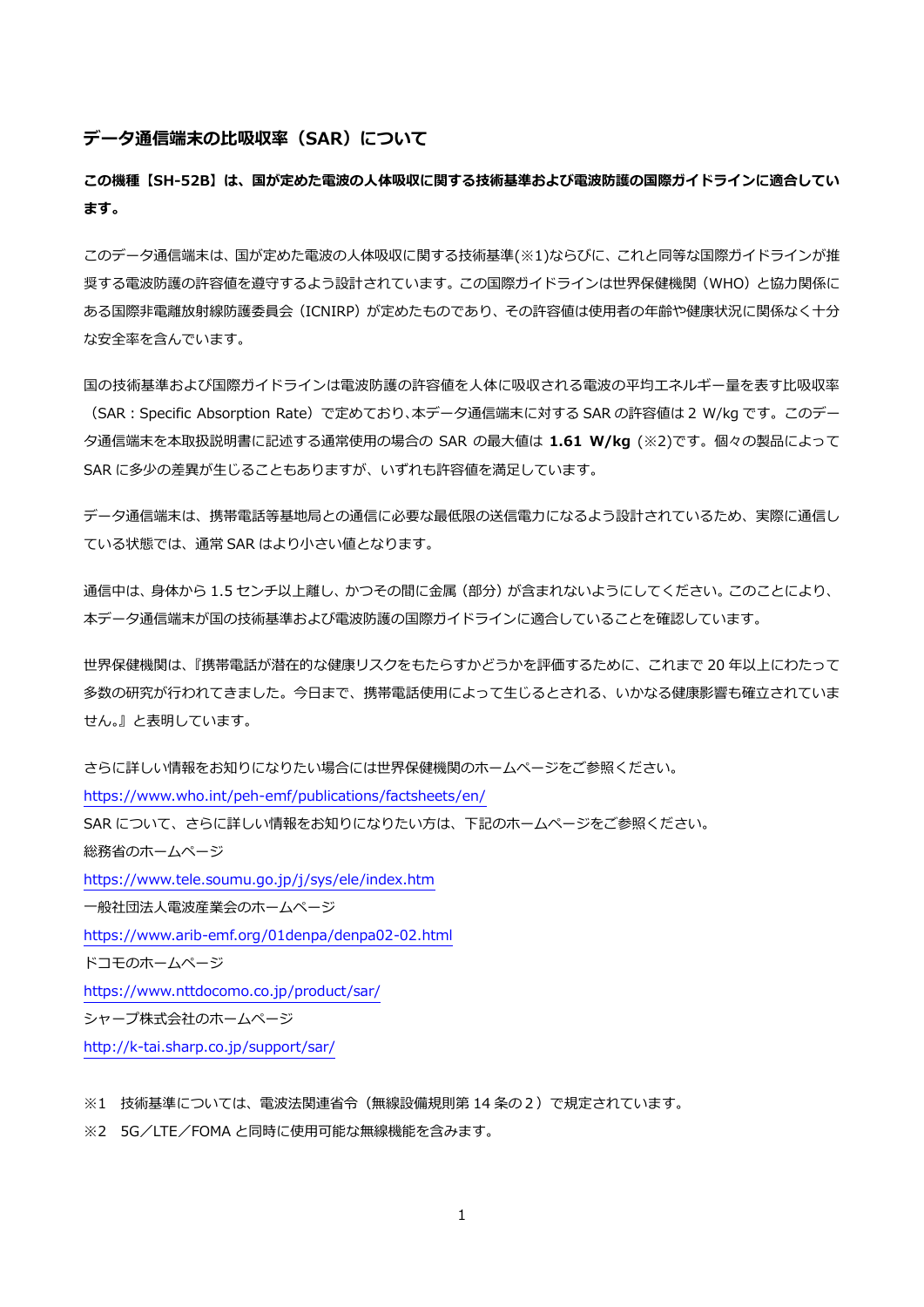## **Specific Absorption Rate (SAR) Information of Mobile Terminals**

# **This model [SH-52B] device complies with the Japanese technical regulations and the international guidelines regarding human exposure to radio waves.**

This device was designed in observance of the Japanese technical regulations regarding exposure to radio waves (\*1) and the limits of exposure recommended in the international guidelines, which are equivalent to each other. The international guidelines were set out by the International Commission on Non-Ionizing Radiation Protection (ICNIRP), which is in collaboration with the World Health Organization (WHO), and the permissible limits include a substantial safety margins designed to assure the safety of all persons, regardless of age and health conditions.

The technical regulations and the international guidelines set out the limits of exposure to radio waves as the Specific Absorption Rate, or SAR, which is the value of absorbed energy in any 10 grams of human tissue over a 6-minute period. The SAR limit for mobile terminals is 2.0 W/kg.

The highest SAR value for this device when tested for intended use described in the instruction manual is **1.61 W/kg** (\*2). There may be slight differences of the SAR values in individual product, but they all satisfy the limit. The actual value of SAR of this device while operating can be well below the indicated above. This is due to automatic changes in the power level of the device to ensure it only uses the minimum required to access the network.

During communication, please keep the device farther than 1.5 cm away from your body without including any metals. This device is certified the compliance with the Japanese technical regulations and the international guidelines.

The World Health Organization has stated that "a large number of studies have been performed over the last two decades to assess whether mobile phones pose a potential health risk. To date, no adverse health effects have been established as being caused by mobile phone use."

Please refer to the WHO website if you would like more detailed information. https://www.who.int/peh-[emf/publications/factsheets/en/](https://www.who.int/peh-emf/publications/factsheets/en/) Please refer to the websites listed below if you would like more detailed information regarding SAR. Ministry of Internal Affairs and Communications Website: <https://www.tele.soumu.go.jp/e/sys/ele/index.htm> Association of Radio Industries and Businesses Website: https://www.arib-[emf.org/01denpa/denpa02](https://www.arib-emf.org/01denpa/denpa02-02.htm)-02.html (in Japanese only) NTT DOCOMO, INC. Website: <https://www.nttdocomo.co.jp/english/product/sar/> SHARP Corporation Website: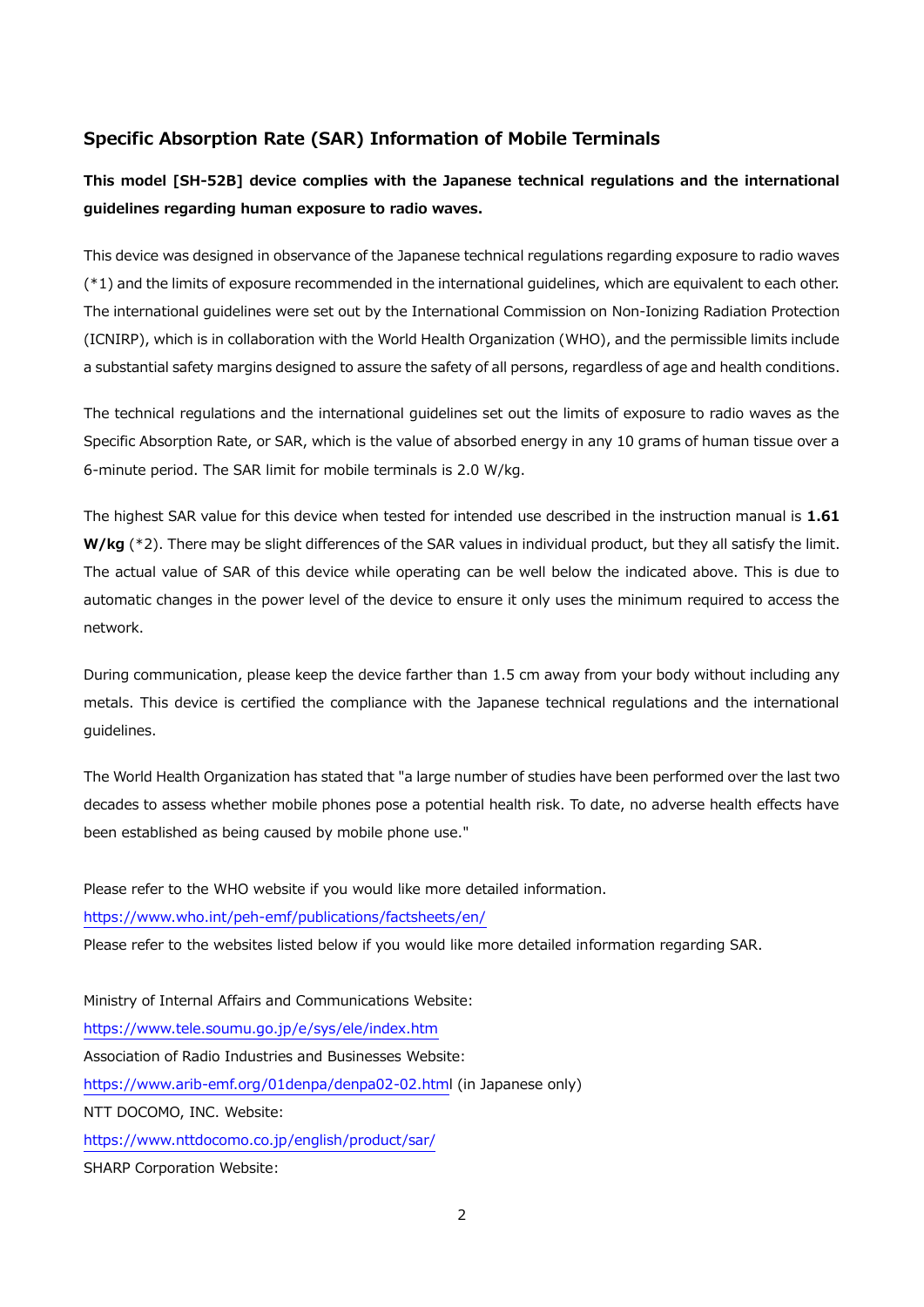## http://k-[tai.sharp.co.jp/support/sar/](http://k-tai.sharp.co.jp/support/sar/) (in Japanese only)

\*1 The technical regulations are provided in Article 14-2 of Radio Equipment Regulations, a Ministerial Ordinance of the Radio Act.

\*2 Including other radio systems that can be simultaneously used with 5G/LTE/FOMA.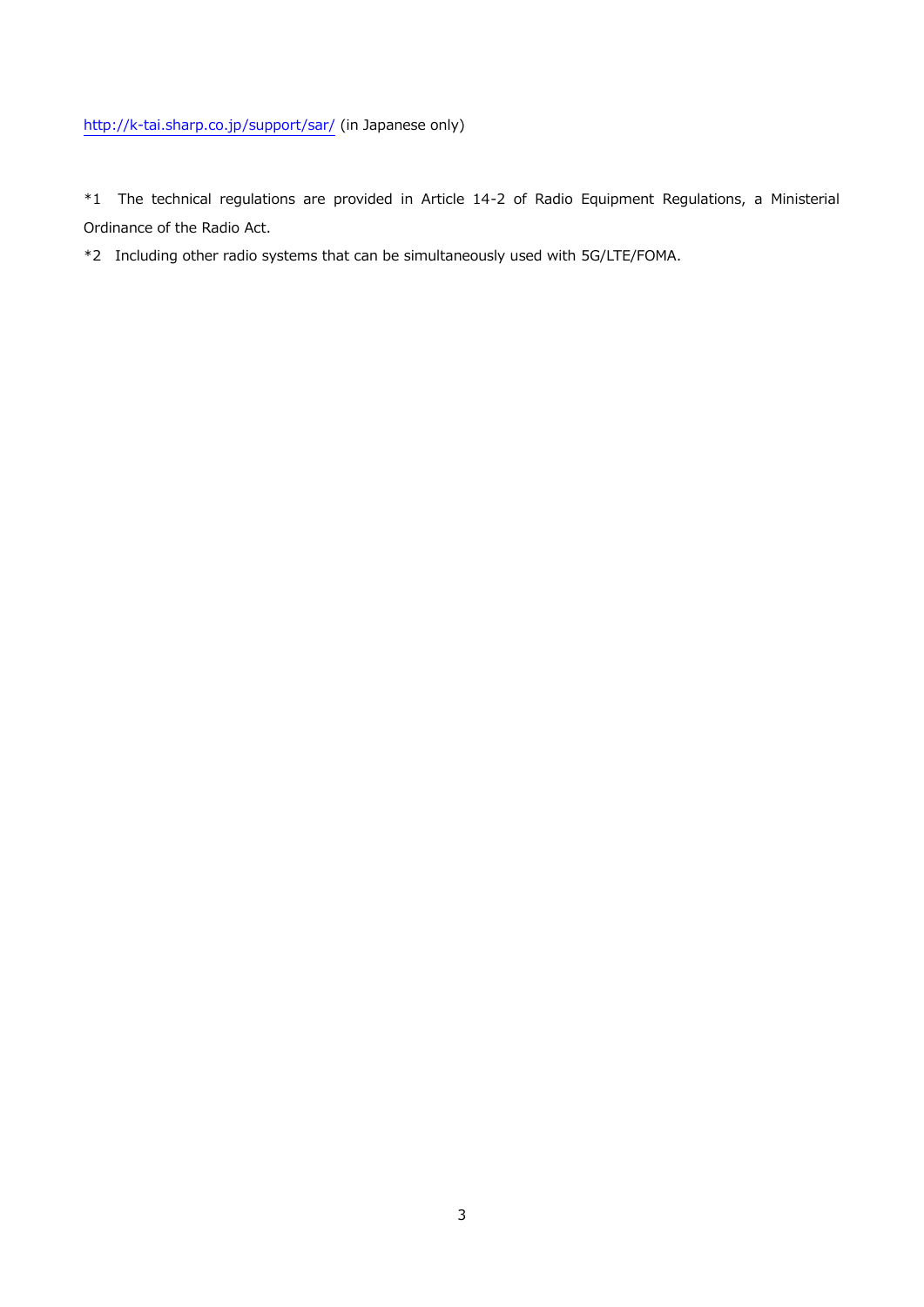#### **FCC RF Exposure Information**

Your device is a radio transmitter and receiver. It is designed and manufactured not to exceed the emission limits for exposure to radio frequency (RF) energy set by the Federal Communications Commission of the U.S. Government. The guidelines are based on standards that were developed by independent scientific organizations through periodic and thorough evaluation of scientific studies. The standards include a substantial safety margin designed to assure the safety of all persons, regardless of age and health. The exposure standard for wireless devices employs a unit of measurement known as the Specific Absorption Rate, or SAR. The SAR limit set by the FCC is 1.6 W/kg. The tests are performed in positions and locations (e.g., at the ear and worn on the body) as required by the FCC for each model. The highest SAR value for this model device when tested for intended use described in the instruction manual is **1.47 W/kg**. For body worn operation, this device has been tested and meets the FCC RF exposure guidelines. During communication, please use an accessory designated for this product or an accessory which contains no metal and which positions the device a minimum of 1.0 cm from the body. The use of accessories that do not satisfy these requirements may not comply with FCC RF exposure requirements, and should be avoided. The FCC has granted an Equipment Authorization for this model device with all reported SAR levels evaluated as in compliance with the FCC RF emission guidelines. SAR information on this model device is on file with the FCC and can be found under the Display Grant section of (https://www.fcc.gov/oet/ea/fccid) on FCC ID **APYHRO00297**. Additional information on Specific Absorption Rates (SAR) can be found on the FCC website at (https://www.fcc.gov/general/radio-frequency-safety-0).